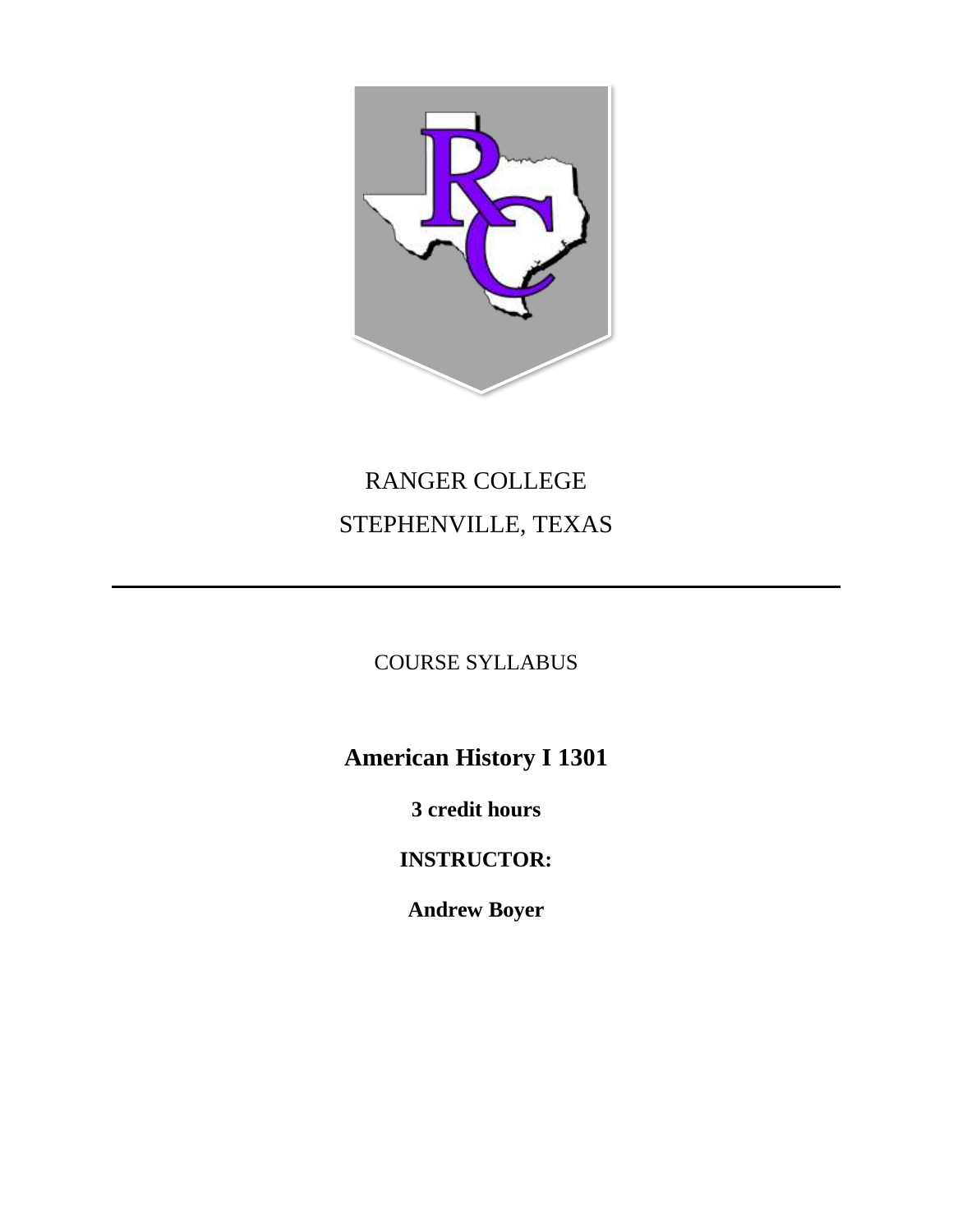| <b>INSTRUCTOR:</b> Andrew Boyer |                                                                     |
|---------------------------------|---------------------------------------------------------------------|
| EMAIL:                          | aboyer@rangercollege.edu                                            |
| <b>OFFICE:</b>                  | Faculty Office 1                                                    |
| PHONE:                          |                                                                     |
| HOURS:                          | Monday through Friday by appointment (or anytime you can catch me.) |
|                                 |                                                                     |

#### **I. Texas Core Curriculum Statement of Purpose**

Students successfully completing courses in History will have a greater appreciation for and knowledge of the diverse cultural, political, social, military and economic events that have helped to shape the present. The student will understand the importance of the past in the understanding of the present and successful preparation for the future.

#### **II. Course Description**

1301 - United States History I - This is a course in United States history stressing the planning and development of the English Colonies in America, the struggle for independence and the establishment of the Constitution, national territorial expansion, the rise of Jacksonian Democracy, the slavery controversy, the Civil War and Reconstruction.

#### **III. Required Background or Prerequisite**

There are no prerequisites for this course, but a strong ability to read and a desire to learn about other cultures, worldviews, and ways of being will prove extremely helpful.

#### **IV. Required Textbook and Course Materials**

Openstax.org American History 1 and 2. American Stories 4<sup>th</sup> edition.

#### **V. Course Purpose**

The purpose of this course is to very simply, provide an understanding, and perhaps wisdom of human nature and the way this has impacted the world around us. Through either a grasp of the decisions previous Americans have made, or and understanding of how those decisions play out in government, this class should grant students the insight to make better decisions about government, and the world around them.

#### **VI. Learning Outcomes**

- Read, analyze, and critique history and government.
- Demonstrate knowledge of the American past, and world civilizations, and how human nature created the world around us.
- Trace the historical developments and cultural expressions of American and Texas government.
- Articulate key conceptual distinctions in history and government.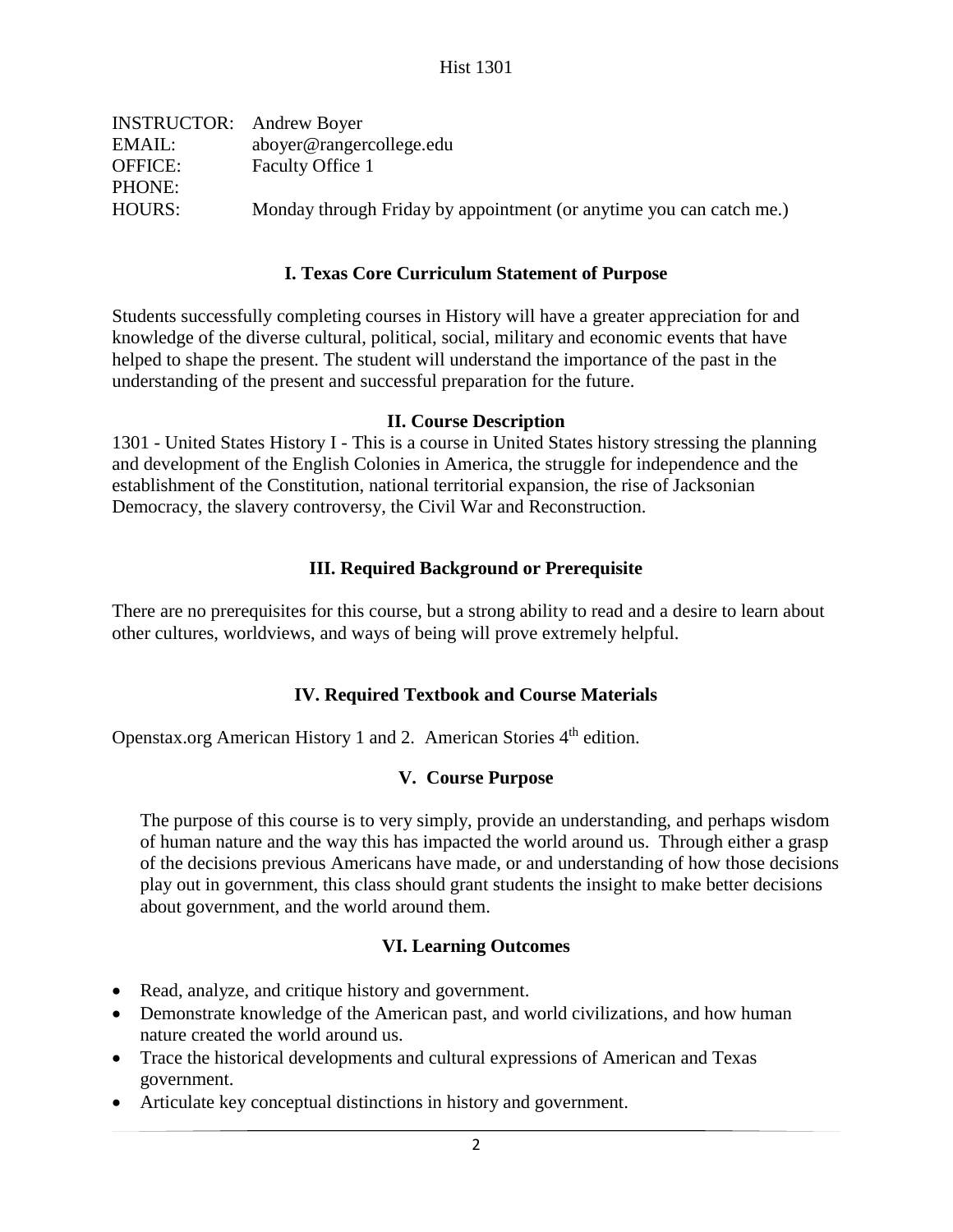- Communicate understanding of history and government, orally and in writing.
- Communicate ways of living responsibly in a world where people have diverse political and religious beliefs.

## **VII. Core Objectives**

This course meets the following of the six Core Objectives established by Texas:

- ☒ **Critical Thinking Skills (CT) –** Creative thinking, innovation, inquiry, and analysis; evaluation and synthesis of information
- ☒ **Communication Skills (COM) –** effective development, interpretation and expression of ideas through written, oral, and visual communication
- ☐ **Empirical and Quantitative Skills (EQS) –** The manipulation and analysis of numerical data or observable facts resulting in informed conclusions
- $\Box$  **Teamwork (TW)** The ability to consider different points of view and to work effectively with others to support a shared purpose or goal
- ☒ **Social Responsibility (SR) –** Intercultural competence, knowledge of civic responsibility, and the ability to engage effectively in regional, national, and global communities
- $\boxtimes$  **Personal Responsibility (PR)** The ability to connect choices, actions, and consequences to ethical decision-making

## **VIII. Methods of Instruction**

This is a multimedia class, and as such it may include lectures, assigned readings, discussions, group projects, videos, electronic documents, PowerPoints, and more.

## **IX. Methods of Assessment**

- **Quizzes (50 percent)** Careful examination of assigned readings is essential for this reading-and-discussion-based course, so you will be held accountable for completion of the reading assignments. Quizzes will assess your knowledge and understanding of what you have read, focusing especially on the technical terminology of history and government. These quizzes may also focus on matters that are not in the readings but that emerge as a special focus of collective student interest during preceding class discussions. NOTE: You are responsible for knowing the information in all of the readings even if I do not directly talk about all of it in classroom lectures and discussions.
- **Midterm Exam (25 percent)** There will be an in-class midterm exam focusing on the technical terminology of the material that we have studied up to that point.
- **Final Exam (25 percent) –** There will be a non-comprehensive in-class final exam focusing on 1) the technical terminology of the material that we have studied since the midterm, and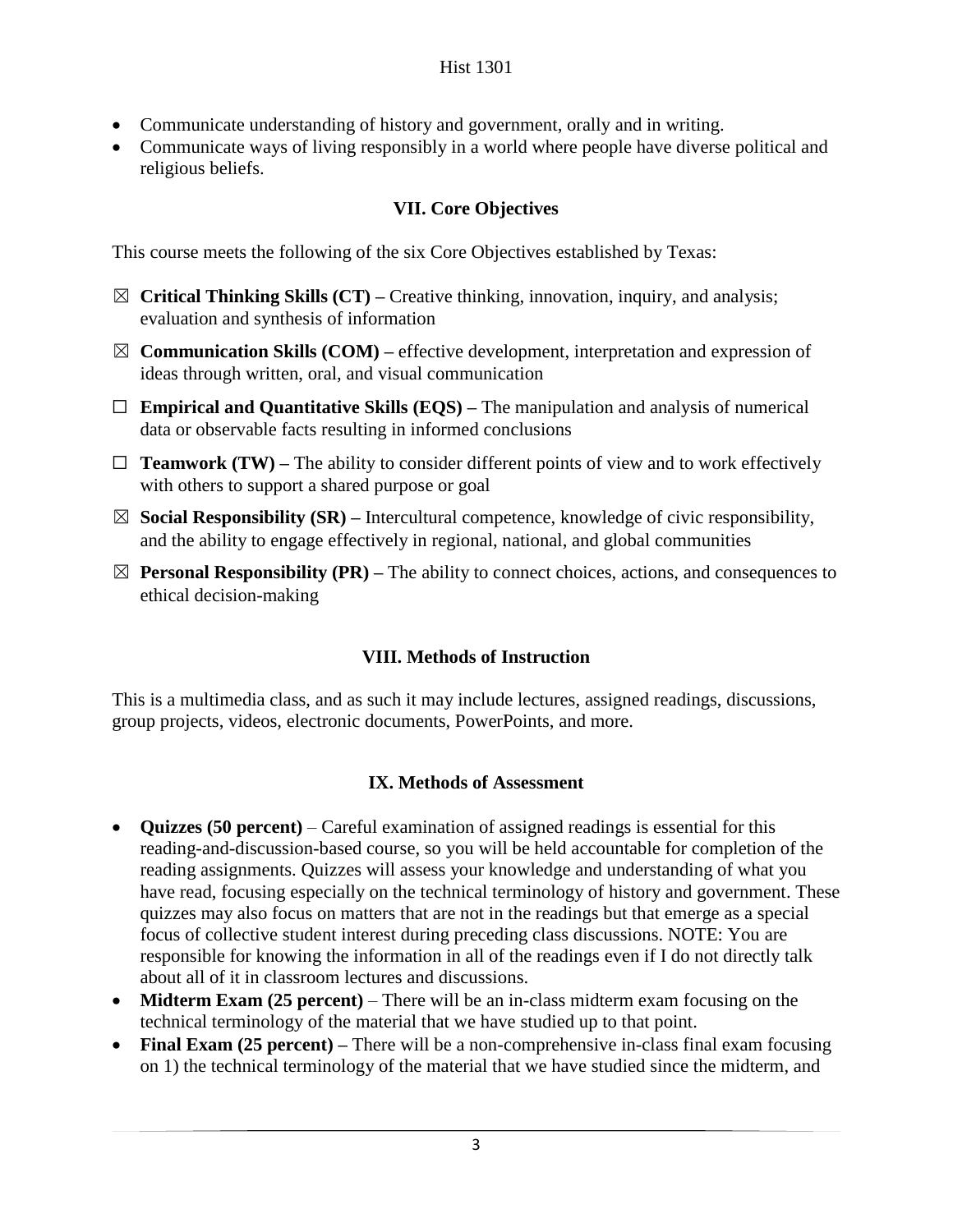2) various historical, sociocultural, and philosophical issues involved history and government.

Grading scale:  $A = 90-100\%$   $B = 80-89$   $C = 70-79$   $D = 60-69$   $F = Below 60$ 

## **X. Course/Classroom Policies**

The following rules and guidelines about classroom behavior are to be memorized, internalized, and strictly adhered to. Failure to do so will negatively impact your experience of this class, not to mention your grade.

- 1. **Arrive on time.** Class begins promptly at the scheduled time. This means you should be in your seat and ready to begin.
- 2. **Always bring the assigned reading to class.** If there is an assigned reading on a given class day, class time will be devoted to discussing that reading. We will also read some things aloud together. In order for you to participate in close readings and discussions, it is imperative that you have in hand all of the assigned texts for each day, including printouts (preferably annotated by you) of any texts provided electronically.
- 3. **Come to class prepared.** You are expected to participate in class discussions and come to class meetings having completed all assigned readings and written work.
- 4. **Turn in assignments on time.** By accepting this syllabus, you agree to accept a score of zero on any late work.
- 5. **Don't cheat.** Any assignment reflecting cheating, plagiarism, or any other form of academic dishonesty will receive a grade of zero. A second instance will result in automatic failure of the class and a report being filed with Ranger College's Vice President of Instruction. The consequences of this report can be quite severe for your academic future. For more details, see the section of the Ranger College Catalog (available at www.rangercollege.edu/catalog.pdf), titled "Student Misconduct," subsection "Academic Dishonesty."
- 6. **Six absences = Dropped from class with a failing grade.** I expect you to attend class regularly. As per Ranger College's stated absence policy in the general college catalog (see pages 25-26 at http://rangercollege.edu/catalog.pdf), the only absences that will be excused are "official" ones, defined as those that occur due to authorized Ranger College activities (such as sporting events). Unofficial absences are counted from the first day of class as listed in the College Calendar, regardless of the date of your registration.
- 7. **No phones, laptops, or tablets. Ever. This even includes using a phone or computer to access course materials**. Your phone must be turned off and properly stowed in your bag or otherwise stored off your person prior to class takeoff. Your phone should NEVER be in your hand, on your desk, in your pocket, or anywhere else that it might distract you, your classmates, or me. Don't even bring a laptop or tablet to a class. Basically, anything with a microchip in it is off-limits. My experience is that all digital devices effectively destroy the classroom atmosphere, as about ninety percent of people using them will be texting, playing games, doing email, shopping, surfing Facebook and YouTube, browsing photostreams, and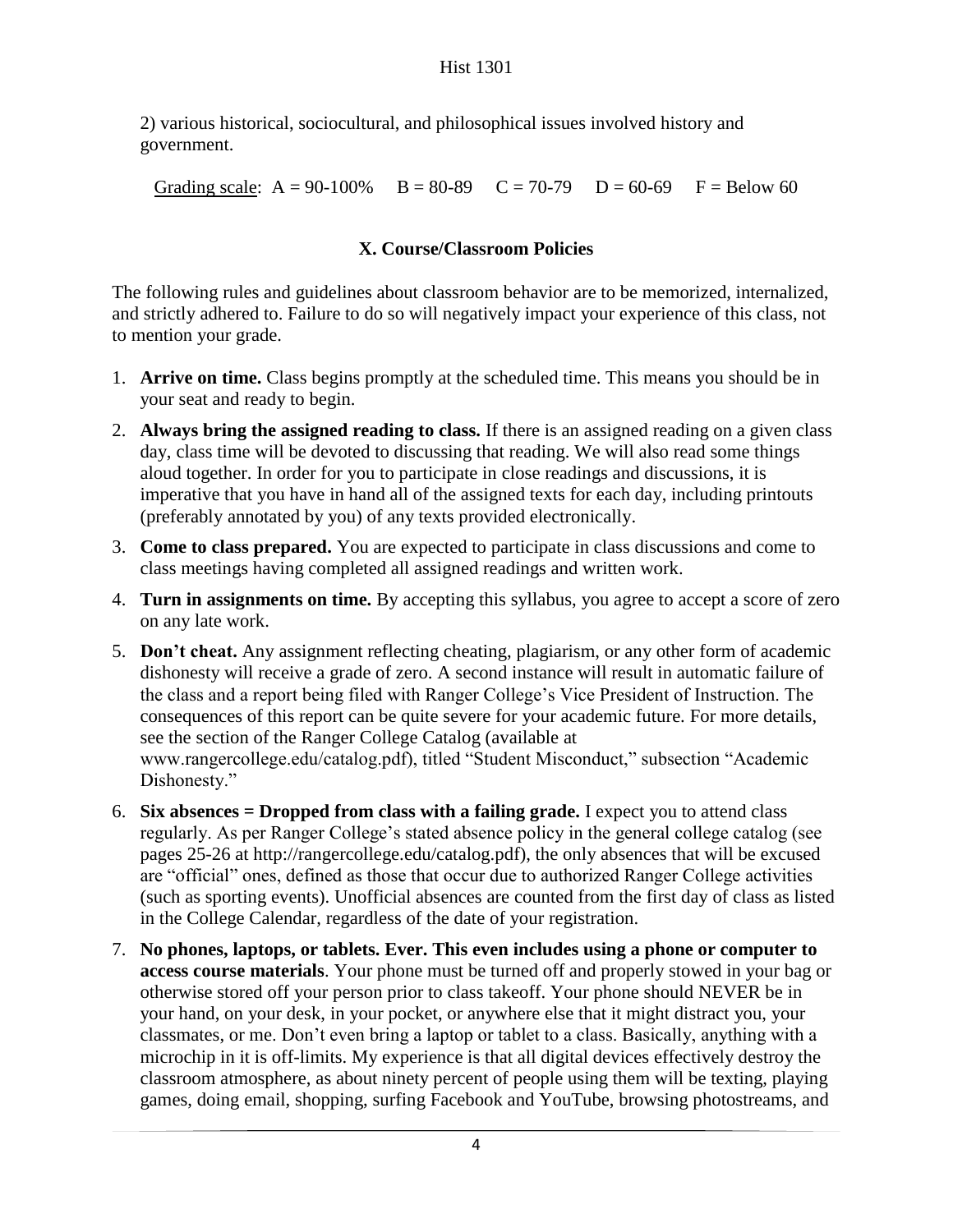so on. I am not (totally) anti-technology. I simply want to preserve the sacred teaching space of our classroom as a teaching space. I want to have a conversation with you. And long experience as an educator has shown me that allowing students to use digital devices in class is a surefire way to undermine that goal.

8. **Email:** I am happy to communicate with you by email and will do my best to respond within 24 hours during the week. Messages sent over the weekend will be read on Mondays. In the subject line of any email that you send me, please indicate the content of the email. Then begin your message in the following manner:

Dear Mr. Boyer,

My name is \_\_\_\_\_\_\_ and I am in your (Insert class and date\time of class).

### **XI. Course Outline/Schedule**

Reading assignments and the dates of exams and written assignments are subject to revision as needed. I will announce all revisions in class, post them on Blackboard, and do my best to make sure that everyone knows about the changes. If you miss class, you are still responsible for submitting assignments according to any revisions that we make to the schedule.

| WEEK           | TOPIC/ASSIGNMENT                                                                 |
|----------------|----------------------------------------------------------------------------------|
| $\mathbf{1}$   | Introduction to teaching methods and course overview. (All classes)<br>$\bullet$ |
|                | The discovery of the new world<br>$\bullet$                                      |
| $\overline{2}$ | Quiz 1                                                                           |
|                | Early America                                                                    |
| 3              | Quiz 2                                                                           |
|                | <b>Founding Fathers</b>                                                          |
| $\overline{4}$ | Quiz 3                                                                           |
|                | Revolution and founding ideas                                                    |
| 5              | Quiz 4                                                                           |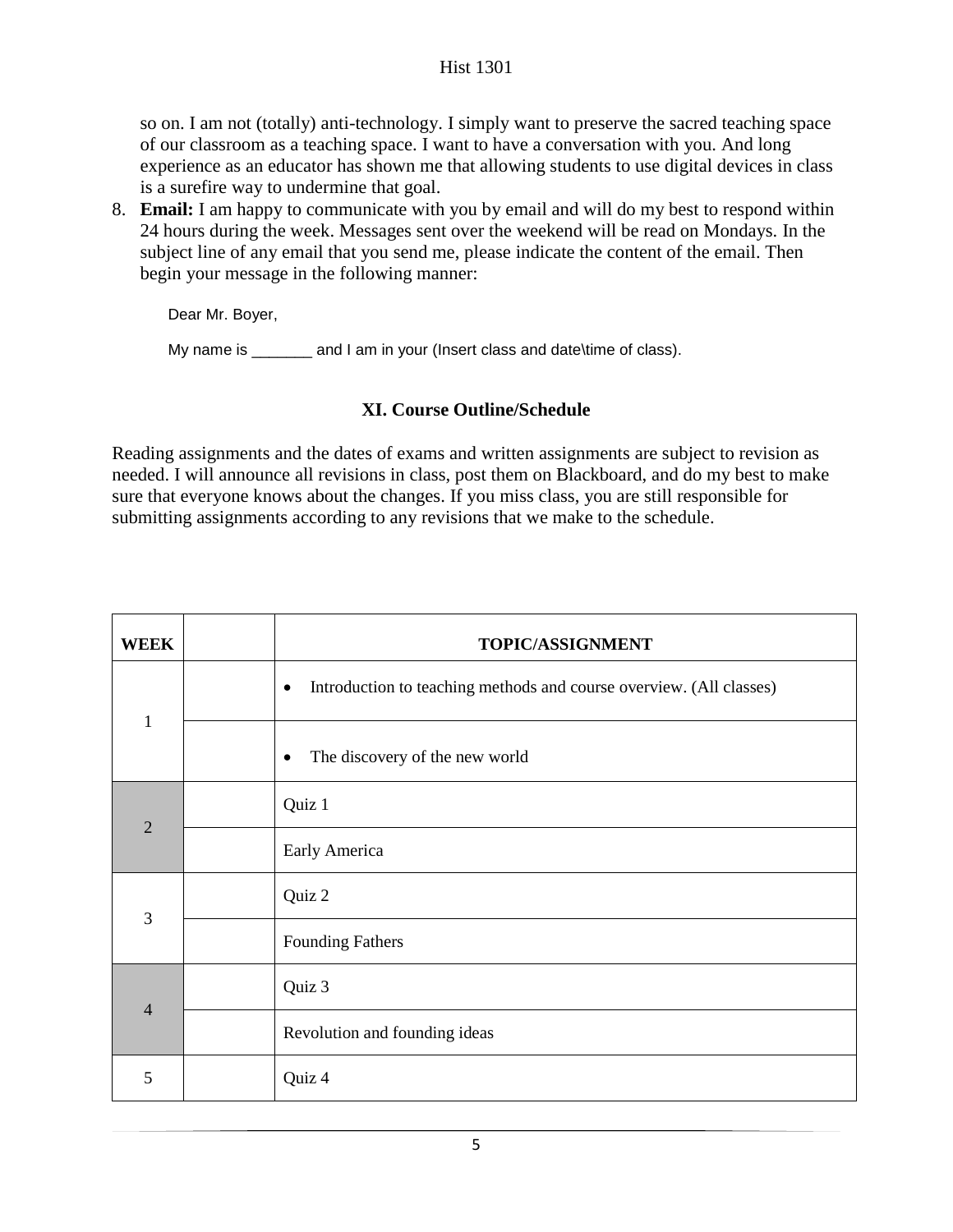Hist 1301

|                | The Constitution                    |
|----------------|-------------------------------------|
| 6              | Quiz 5                              |
|                | First few years of the new republic |
| $\overline{7}$ | Quiz 6                              |
|                | Review for midterm                  |
| 8              | <b>Midterm</b>                      |
|                | War of 1812                         |
| 9              | Quiz 7                              |
|                | Andrew Jackson                      |
| 10             | Quiz 7-8                            |
|                | Slavery                             |
|                | Quiz 8-9                            |
| 11             | Sectionalism                        |
| 12             | Quiz 9-10 (All)                     |
|                | Sectionalism Cont                   |
| 13             | Quiz 11                             |
|                | Sectionalism Cont                   |
| 14             | Quiz 12                             |
|                | Review for Final (buffer)           |
| 15             | Review for Final (buffer)           |
|                | Review for Final                    |